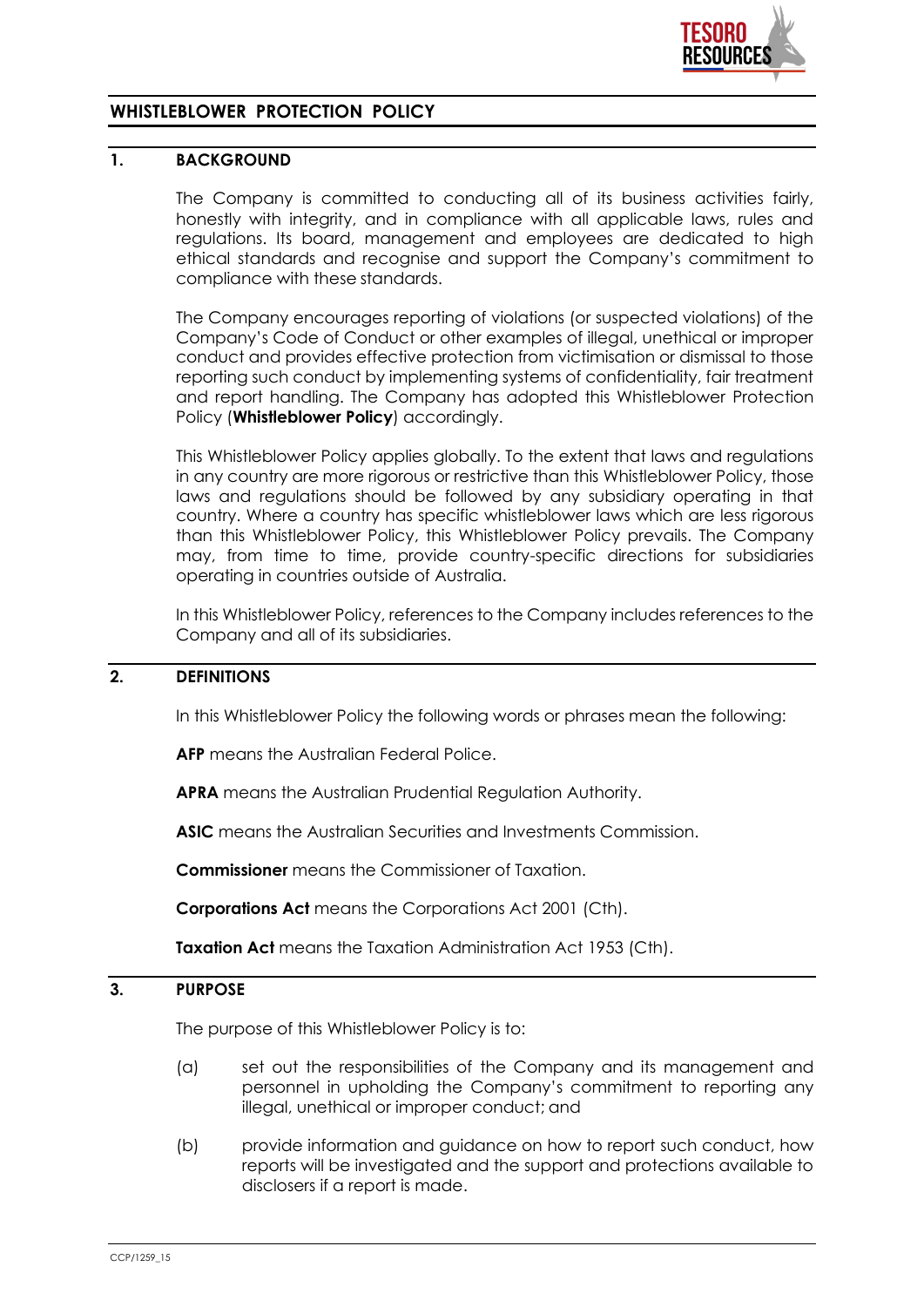# **4. SCOPE AND AUTHORITY**

- (a) The Company requires all personnel to comply with this Whistleblower Policy and any applicable whistleblower laws and regulations, including the provisions under the Corporations Act and Taxation Act.
- (b) The Whistleblower Policy applies to all disclosers of Reportable Matters.

## **5. RESPONSIBILITY FOR WHISTLEBLOWER POLICY COMPLIANCE AND TRAINING**

- (a) The Company's board of directors (**Board**) is responsible for the overall administration of this Whistleblower Policy. The Board will monitor the implementation of this Whistleblower Policy and will review on an ongoing basis the Whistleblower Policy's suitability and effectiveness. Internal control systems and procedures will be audited regularly to ensure that they are effective in minimising the risk of non-compliance with this Whistleblower Policy.
- (b) A copy of this Whistleblower Policy will be made available to all personnel and in such other ways as will ensure the Whistleblower Policy is available to personnel wishing to use it.
- (c) All personnel are required to understand and comply with this Whistleblower Policy and to follow the reporting requirements set out in this Whistleblower Policy. To this end, regular and appropriate training on how to comply with this Whistleblower Policy will be provided to all senior managers and other relevant personnel by the Board for each business. However, it is the responsibility of all personnel to ensure that they read, understand and comply with thisWhistleblower Policy.

# **6. CONSEQUENCES OF BREACHING THIS WHISTLEBLOWER POLICY**

- (a) A breach of this Whistleblower Policy may expose personnel and the Company to damage, including but not limited to criminal and/or civil penalties, substantial fines, loss of business and reputational damage.
- (b) A breach of this Whistleblower Policy by personnel will be regarded as a serious misconduct, leading to disciplinary action which may include termination of employment.

## **7. WHISTLEBLOWER POLICY**

## **7.1 Reportable Matters**

- (a) Personnel are encouraged and expected to make a report under this Whistleblower Policy if they have reasonable grounds to suspect illegal, unethical and improper conduct in relation to the Company or a related body corporate, referred to as a **Reportable Matter**. A Reportable Matter consists of conduct which:
	- (i) involves any kind of misconduct or an improper state of affairs or circumstances;
	- (ii) is dishonest, fraudulent, corrupt or involves bribery or any other activity in breach of the Company's Anti-Bribery and Anti-Corruption Policy;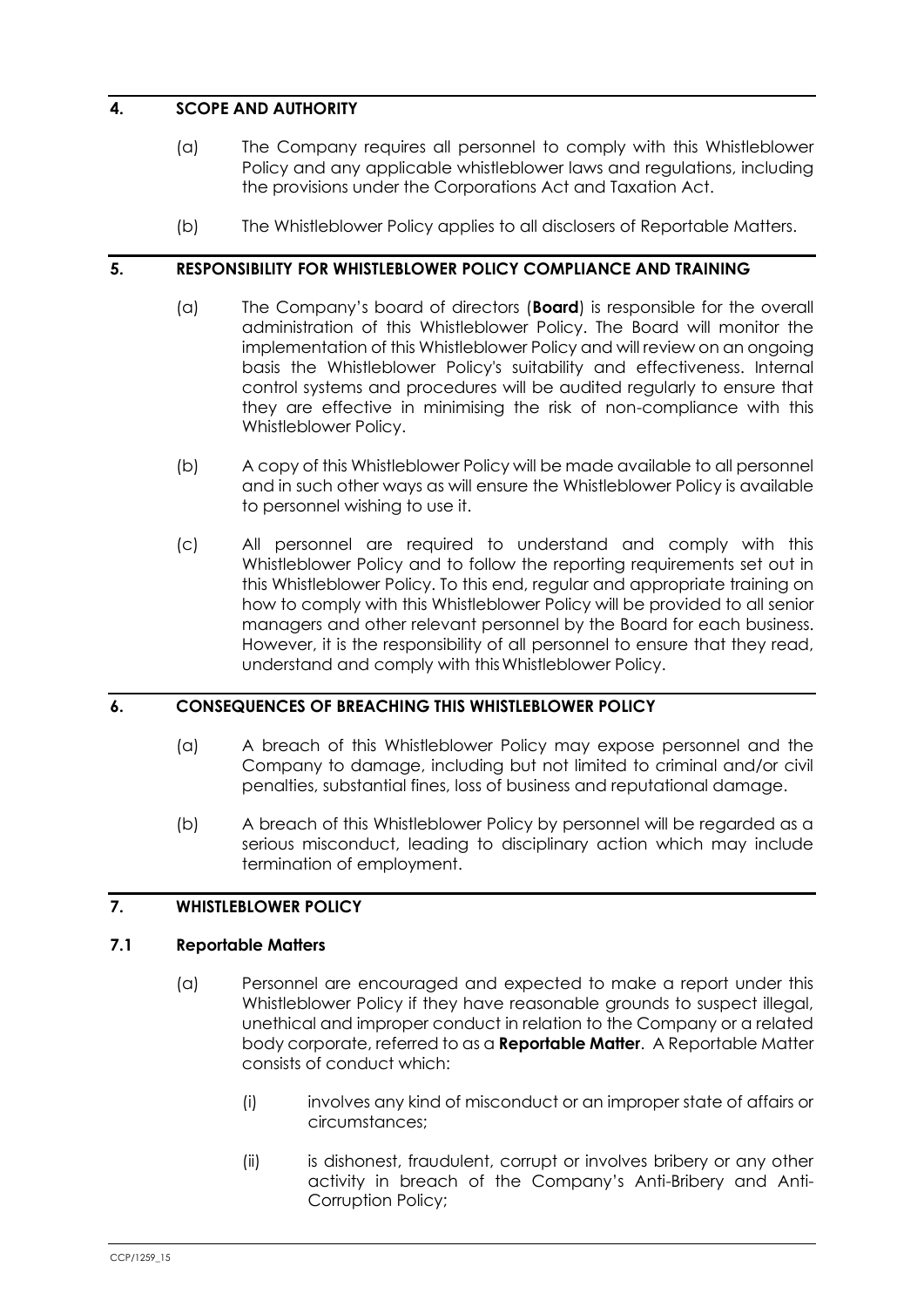- (iii) is illegal or involves criminal conduct or other breaches of law or regulatory requirements;
- (iv) is unethical or breaches any of the Company's policies, charters or Code of Conduct;
- (v) is potentially damaging to the Company, an employee or person, such as unsafe work practices, environmental damage or substantial wasting of Company resources;
- (vi) may cause financial loss or damage in any way to the Company's reputation or be otherwise detrimental to the Company's interest;
- (vii) involves harassment, discrimination, victimisation or bullying, or any other type of detrimental action (other than personal workrelated grievances as defined in the Corporations Act);
- (viii) amounts to an abuse of authority; or
- (ix) a danger, or represents a danger, to the public or financial system.

# <span id="page-2-0"></span>**7.2 Making a Report**

This Whistleblower Policy is intended to encourage and enable disclosers and others to raise serious concerns within the Company.

A report of a Reportable Matter under this Whistleblower Policy can be made via any of the following channels (as appropriate in the circumstances):

- (a) to the relevant supervisor, senior manager or officer in the Company who makes, or participates in making, decisions that affect the whole, or a substantial part of, the business of the Company, or who has the capacity to affect significantly the Company's financial standing;
- (b) to the Chairman; or
- (c) any member of the Board.

While reports can be made anonymously, it may affect the ability to investigate the matter properly and to communicate with the discloser about the report.

Nothing in this Whistleblower Policy (including anonymous reporting) should be taken in any way as restricting someone from reporting any matter or providing any information to a regulator (such as ASIC, the APRA, Commissioner), the Company's auditor or a member of the audit team, a lawyer (to obtain advice or representation) or any other person in accordance with any relevant law, regulation or other requirement.

#### **7.3 Investigating a Report**

Any matters reported under this Whistleblower Policy will be investigated as soon as practicable after the matter has been reported. The investigation process will be conducted in a thorough, fair and objective manner and will depend on the precise nature of the conduct being investigated. Due care and appropriate speed will be taken and reported information will be verified and relevant personnel interviewed as part of the investigative process.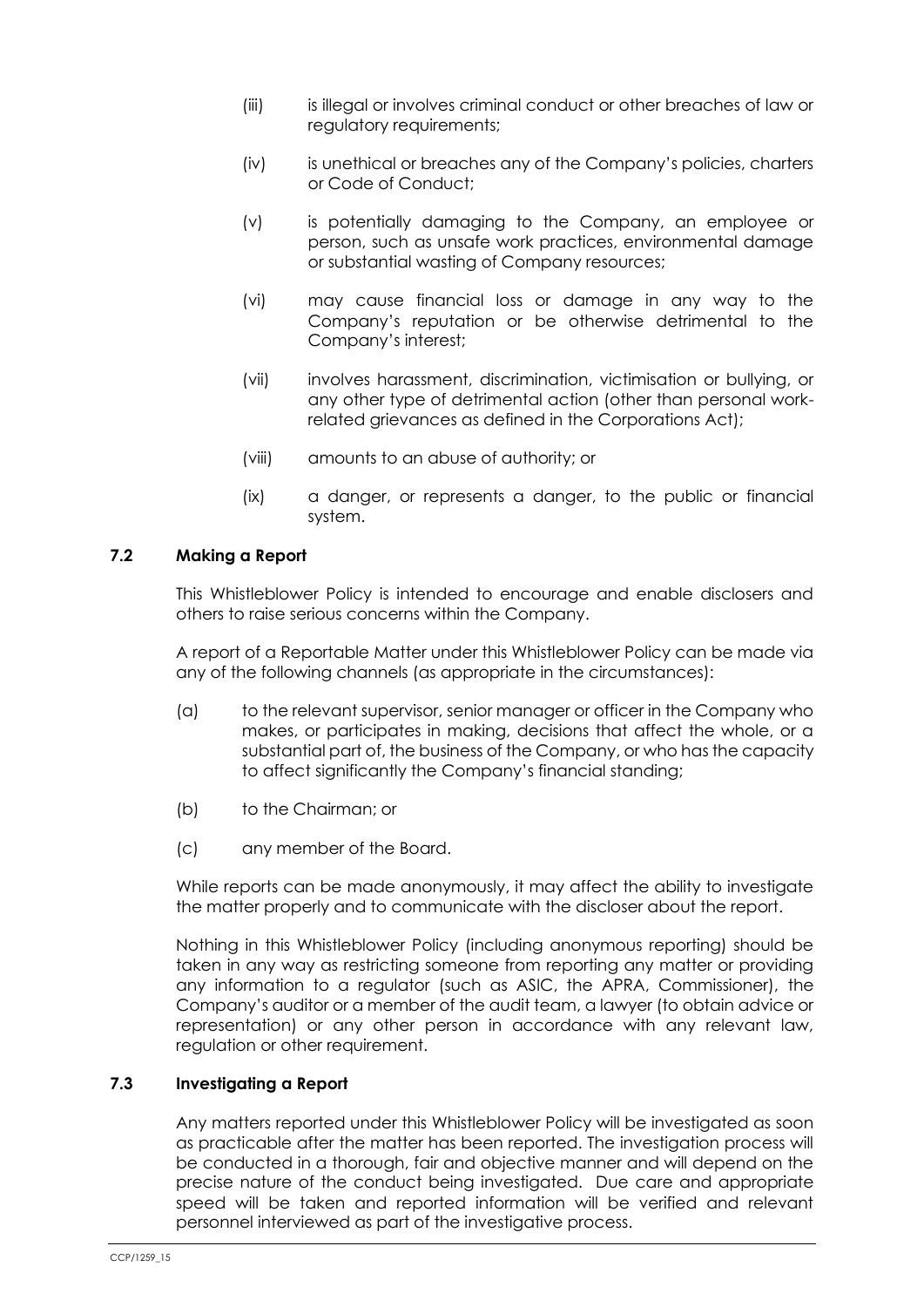The discloser may be asked for further information and will be advised of any outcomes from the investigation (subject to considerations of privacy and confidentiality).

Anonymous reports will be investigated based on the information provided.

At the end of the investigation, the relevant investigating officer will report their findings to the Chairman who will determine the appropriate response. This will include rectifying any unacceptable conduct and taking any action required to prevent future occurrences of the same or similar conduct as well as disciplinary action if necessary.

#### **7.4 Support and Protections**

#### (a) **No victimisation or retaliation and fair treatment**

A discloser who reports a violation under this Whistleblower Policy shall be treated fairly and shall not suffer detriment (either actual or threatened), harassment, intimidation, victimisation, bias, retaliation or adverse employment or engagement consequences to themselves, their colleagues, employer (if a contractor) or their relatives. The Company will take all steps to protect disclosers from any form of detrimental treatment.

Any personnel of the Company who retaliates against someone who has reported a possible violation may be subject to discipline by the Company or penalties under the Corporations Act or Taxation Act.

Anyone who is subjected to detriment as a result of making a report under this Whistleblower Policy should report it in accordance with clause [7.2](#page-2-0) of this Whistleblower Policy.

## (b) **Confidentiality**

The identity of a discloser and information likely to lead to the identification of a discloser will be kept confidential subject to compliance with applicable laws unless:

- (i) the discloser consents;
- (ii) the concern is reported to ASIC, APRA, the Commissioner or a member of the AFP;
- (iii) the concern is reported to a lawyer for the purpose of obtaining legal advice or representation; or
- (iv) disclosure is required by law.

During the course of an investigation, the Company will take reasonable steps to reduce the risk of disclosing information that could identify the discloser.

Unauthorised disclosure of:

(i) the identity of a discloser who has made a report of a Reportable Matter; or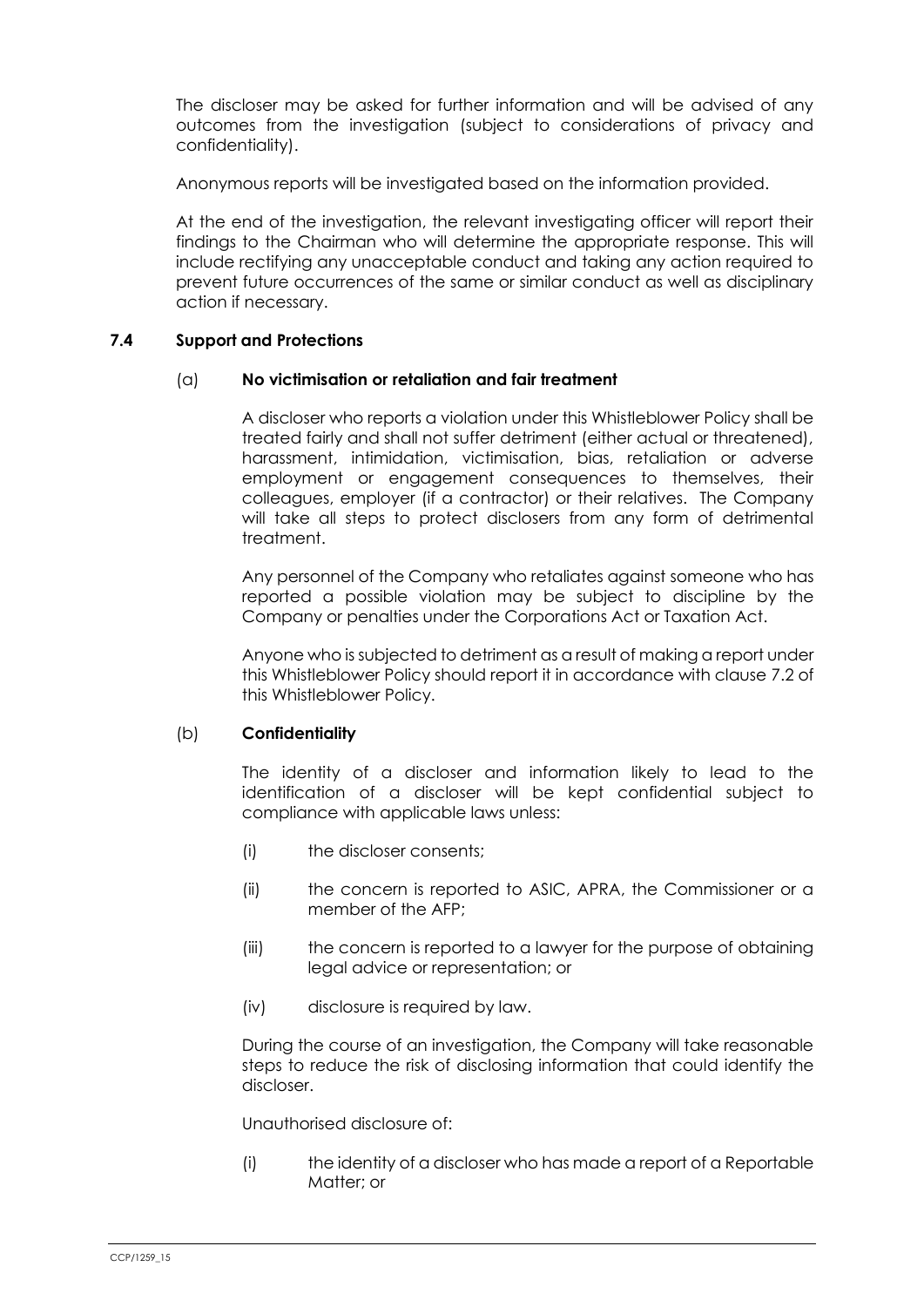(ii) information from which the identity of the discloser could be inferred,

may be an offence under Australian law, will be regarded as a disciplinary matter and will be dealt with in accordance with the Company's disciplinary procedures.

## (c) **Files and Records**

The Company will ensure that any records relating to any reports made under this Whistleblower Policy are stored securely and only accessed by authorised personnel.

## (d) **Special protections under the Corporations Act**

Annexure 1 sets out special protections for disclosers concerning misconduct or an improper state of affairs or circumstances in relation to the Company or a related body corporate under the Corporations Act.

#### (e) **Special protections under the Taxations Act**

Annexure 2 sets out special protections for disclosers concerning misconduct or an improper state of affairs or circumstances in relation to the Company or a related body corporate under the Taxation Act.

#### **7.5 False reporting**

When making a disclosure, the discloser will be expected to have reasonable grounds to suspect the information being disclosed is true. Any deliberate false reporting of a Reportable Matter will not qualify for protection under this Whistleblower Policy and will be treated as a serious matter and may be subject to disciplinary action.

#### **8. MONITORING AND REVIEW**

- (a) Material incidences reported under this Whistleblower Policy will be reported to the Board or a committee of the Board.
- (b) The Board will monitor the content, effectiveness and implementation of this Whistleblower Policy on a regular basis. There may also be independent reviews taken from time to time. Any findings, updates or improvements identified will be made addressed as soon as possible.
- (c) Personnel are invited to comment on this Whistleblower Policy and suggest ways in which it might be improved. Comments, suggestions and queries should be addressed to the Board.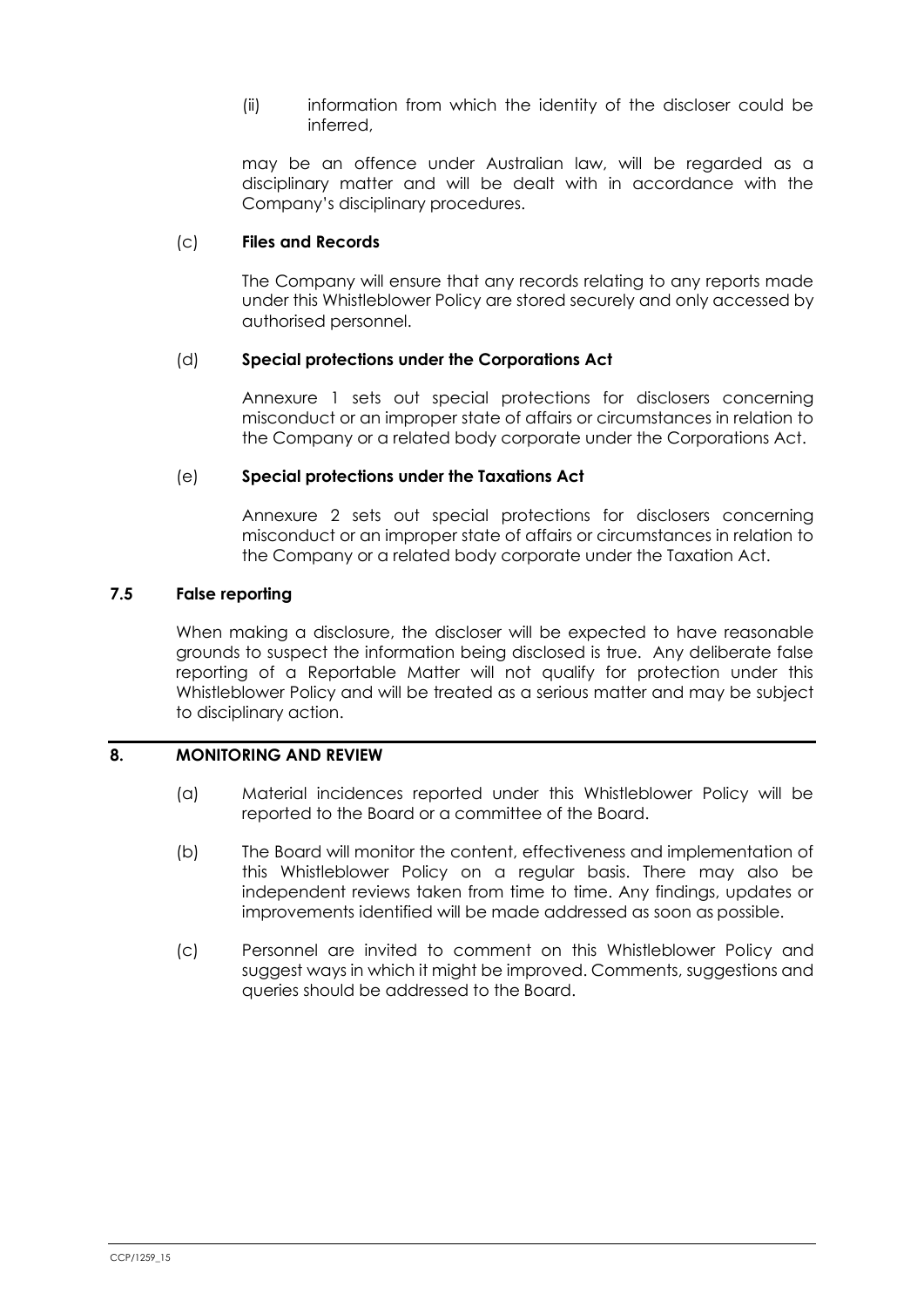# **ANNEXURE 1 – PROTECTIONS UNDER THE CORPORATIONS ACT**

The Corporations Act sets out disclosures that are protected under the Corporations Act if certain conditions are met as well as the protections available to protected disclosures. *A summary of such protections is set out below but you should refer to the Corporations Act itself for a full understanding of the conditions and protections available and the relevant definitions.*

## **1. PROTECTED DISCLOSURES**

Disclosures will be protected if:

- (a) the discloser is an Eligible Whistleblower, being an individual who is, or has been, any of the following:
	- (i) an officer or employee of the Company;
	- (ii) an individual who supplies services or goods to the Company (whether paid or unpaid) or an employee of a person that supplies goods or services to the Company;
	- (iii) an associate of the Company;
	- (iv) a relative, dependant or dependant of the spouse of any individual referred to at (i) to (iii) above; or
	- (v) any prescribed individual under the Corporations Act;
- (b) **and** the disclosure is made to:
	- (i) the ASIC, APRA or a prescribed Commonwealth authority; or
	- (ii) an Eligible Recipient, being:
		- (A) an officer or senior manager of the Company or a related body corporate of the Company;
		- (B) the Company's auditor (or a member of that audit team);
		- (C) an actuary of the Company or a related body corporate of the Company;
		- (D) a person authorised by the Company to receive disclosures that qualify for protection under the Corporations Act;
		- (E) anyone prescribed under the Corporations Act regulations as being an eligible recipient; or
	- (iii) a legal practitioner for the purposes of obtaining legal advice or legal representation in relation to the whistleblower provisions in the Corporations Act;
- (c) **and** the discloser has reasonable grounds to suspect that the information concerns misconduct, or an improper state of affairs or circumstances in relation to the Company or a related body corporate of the Company. This includes any suspicion that the Company or its body corporate, or an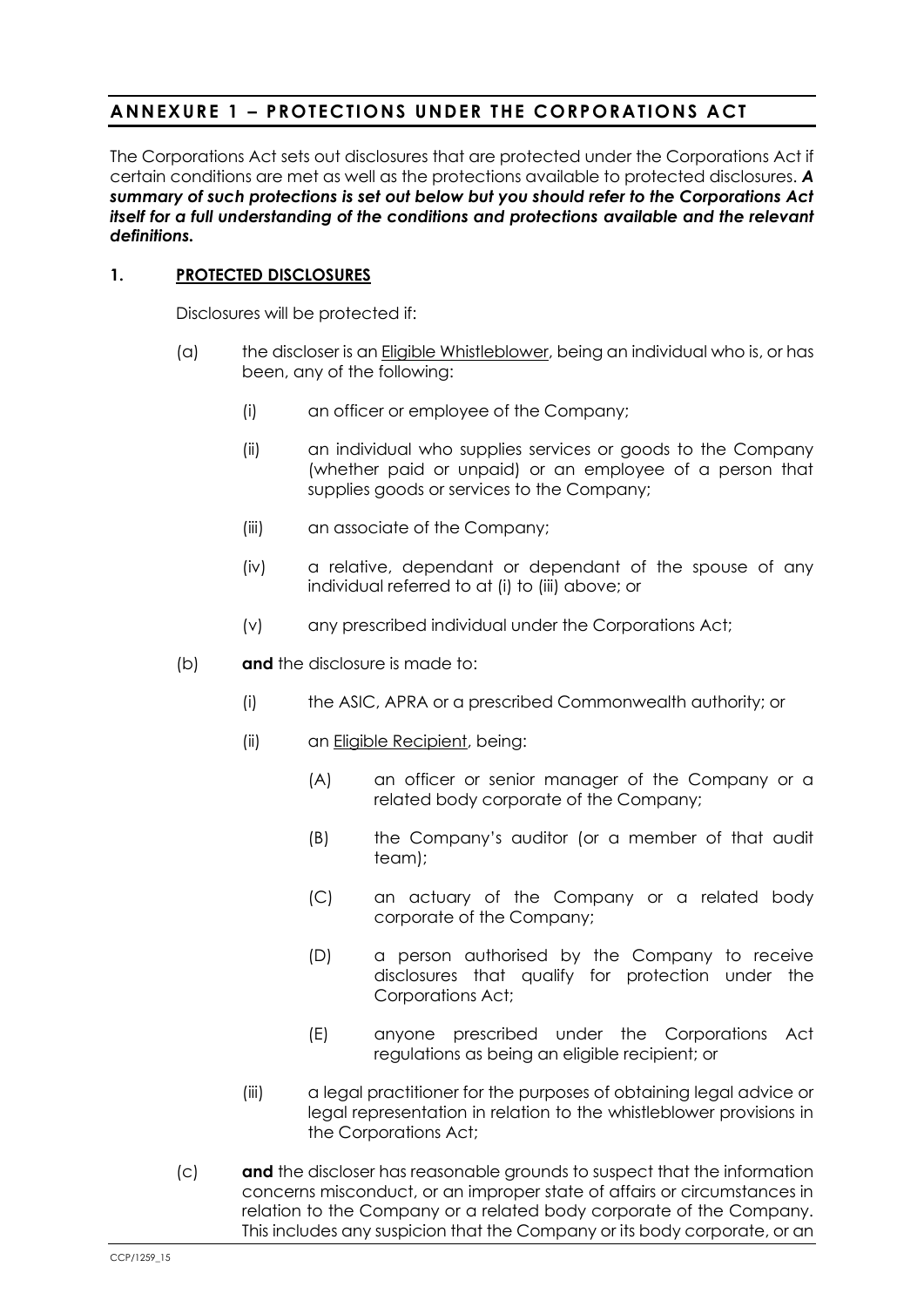officer or employee of the Company or its body corporate has engaged in conduct that:

- (i) constitutes an offence against it, or a contravention of, a provision of the Corporations Act, the *Australian Securities Investments Commission Act 2001*, the *Banking Act 1959*, the *Financial Sector (Collection of Data) Act 2001*, the *Insurance Act 1973*, the *Life Insurance Act 1995*, the *National Consumer Credit Protection Act 2009*, the *Superannuation Industry (Supervision) Act 1993*, or an instrument made under any such Act; or
- (ii) constitutes an offence against any other law of the Commonwealth of Australia that is punishable by imprisonment for a period of 12 months or more; or
- (iii) represents a danger to the public of the financial system; or
- (iv) is prescribed by the regulations of the Corporations Act.

# (d) **Public interest and Emergency Disclosures**

Emergency or public interest disclosures (as defined under the Corporations Act) will also be protected if made to journalists or members of Parliament in extreme cases (excluding tax matters) in circumstances where at least 90 days have passed since an earlier protected disclosure has been made without reasonable steps having been taken to address the misconduct, or there will be substantial and imminent danger to someone's health or safety.

## (e) **Personal work-related grievances**

Personal work-related grievances (as defined in the Corporations Act) will not be protected to the extent that the information disclosed does not concern a contravention, or an alleged contravention, of the prohibition on victimisation under the Corporations Act that involves detriment caused to the discloser or a threat made to the discloser.

## **2. PROTECTIONS AVAILABLE**

Protected Disclosures will be given the following protections under the Corporations Act:

## (a) **Protected disclosures not actionable**

- (i) the discloser will not be subject to any civil, criminal or administrative liability (including disciplinary action) for making the disclosure; and
- (ii) no contractual or other remedy may be enforced, and no contractual or other right may be exercised against the discloser on the basis of the disclosure; and
- (iii) if the disclosure qualified for protection under the Corporations Act (including public interest and emergency disclosure), the information is not admissible as evidence against the discloser in criminal proceedings for the imposition of a penalty, other than proceedings in respect of the falsity of the information.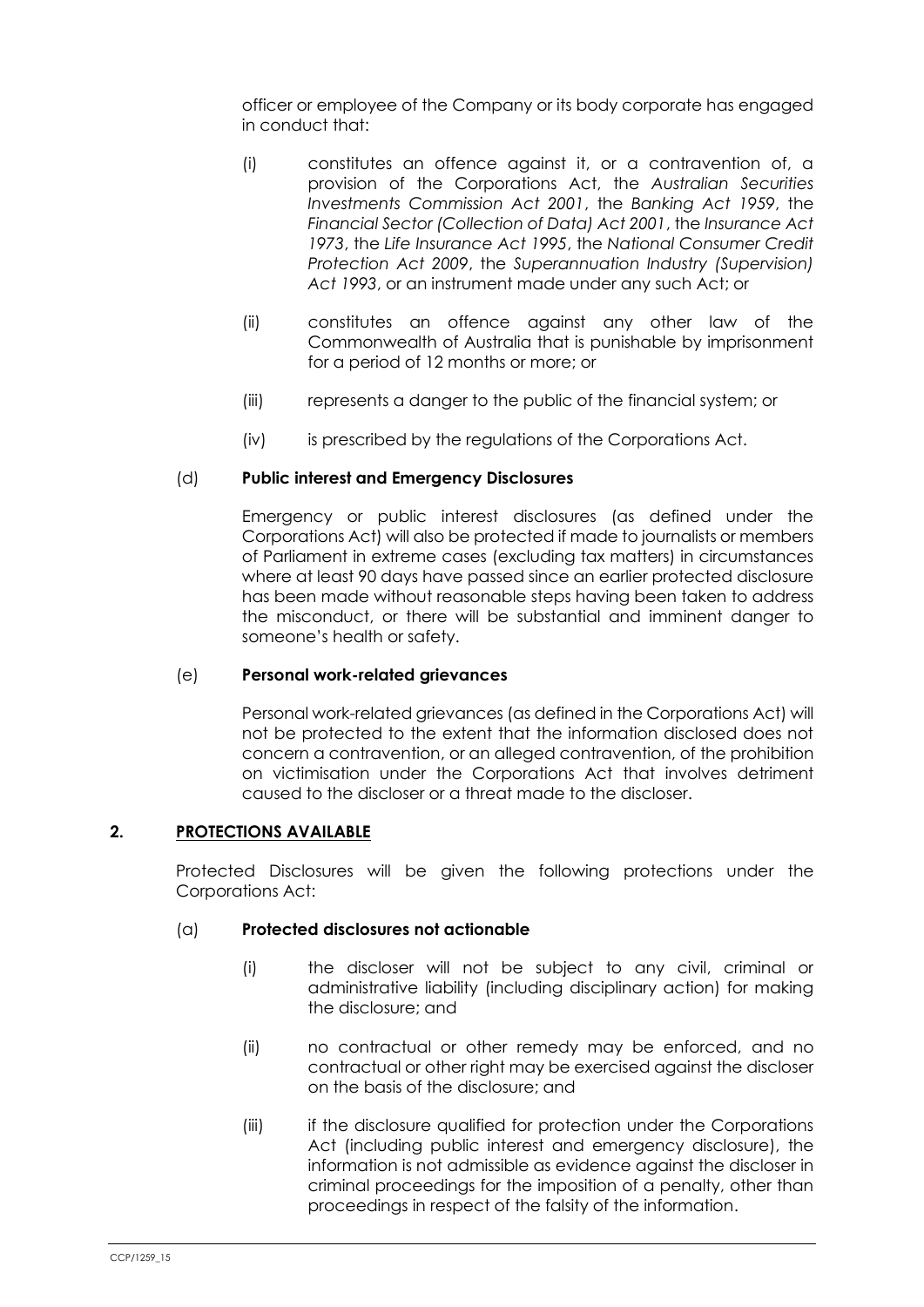# (b) **Victimisation Prohibited**

Anyone who causes or threatens to cause detriment (as defined in the Corporations Act) to a discloser or another person in the belief or suspicion that a report has been made, or may have been made, proposes to or could be made, may be guilty of an offence and may be liable for damages or subject to a court order.

## (c) **Identifying information not to be disclosed**

- (i) a discloser's identity cannot be disclosed to a Court or tribunal except where considered necessary; and
- (ii) the person receiving the report commits an offence if they disclose the substance of the report or the discloser's identity, without the discloser's consent, to anyone except an authorised disclosure to ASIC, APRA, the AFP or a lawyer for the purposes of obtaining legal advice or representation in relation to the report.

#### (d) **Costs of proceedings**

A discloser may not need to pay costs of legal proceedings unless they have acted vexatiously or without reasonable cause and the unreasonable act caused the other party to incur the costs.

#### (e) **Confidentiality**

In relation to a protected disclosure, the identity of a discloser (and any information likely to lead to the identification of a discloser) must be kept confidential unless authorised.

A disclosure of the discloser's identity will be authorised if made:

- (i) to ASIC, APRA or a member of the AFP;
- (ii) to a legal practitioner for the purposes of obtaining legal advice or legal representation in relation to the whistleblower provisions in the Corporations Act;
- (iii) to a person prescribed by the regulations of the Corporations Act for this purpose;
- (iv) with the consent of the discloser; or
- (v) by ASIC, APRA or a member of the AFP to a Commonwealth or State or Territory authority for the purpose of assisting the authority in the performance of its functions or duties.

However, such confidentiality does not apply where the disclosure is not of the identity of the discloser and is reasonably necessary for the purposes of investigating a matter and all reasonable steps have been taken to reduce the risk that the discloser will be identified.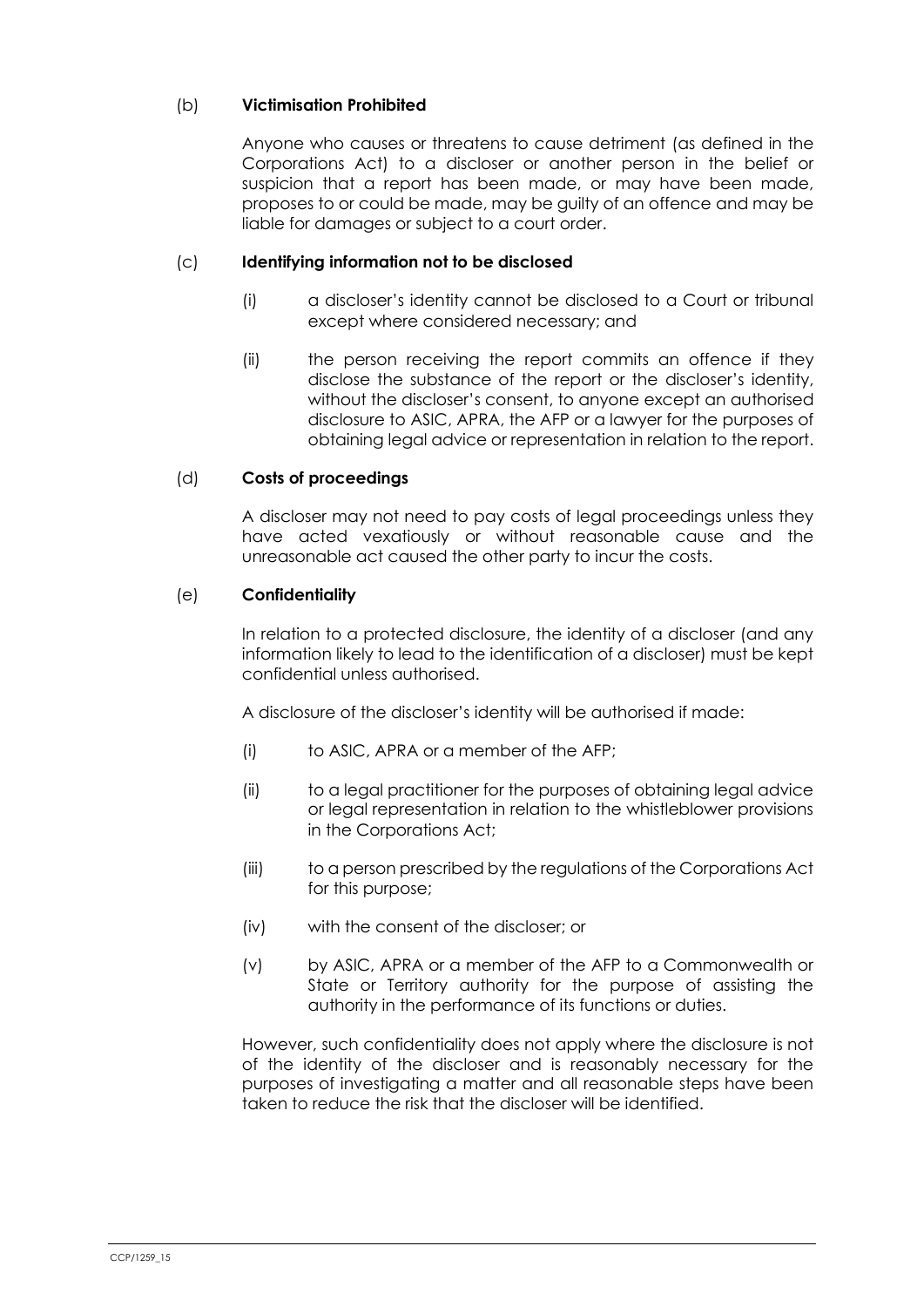# **ANNEXURE 2 – PROTECTIONS UNDER THE TAXATION ADMINISTRATION ACT**

The Taxation Act sets out disclosures that are protected under the Taxation Administration Act if certain conditions are met as well as protections available to protected disclosures. *A summary of such protections is set out below but you should refer to the Taxation Administration Act itself for a full understanding of the conditions and protections available and the relevant definitions.*

# **1. PROTECTED DISCLOSURES**

Disclosures will be protected if:

- <span id="page-8-0"></span>(a) the discloser is an Eligible Whistleblower, being an individual who is, or has been, any of the following:
	- (i) an officer (within the meaning of the Corporations Act) or employee of the Company;
	- (ii) an individual who supplies services or goods to the Company (whether paid or unpaid) or an employee of a person that supplies goods or services to the Company;
	- (iii) an associate (within the meaning of the *Income Tax Assessment Act 1936*) of the Company;
	- (iv) a spouse, child or dependant of any individual referred to at [\(i\)](#page-8-0) to [\(iii\)](#page-8-1) above or of such an individual's spouse; or
	- (v) any prescribed individual under the regulations under the Taxation Act;
- <span id="page-8-1"></span>(b) **and** the disclosure is made to:
	- (i) the Commissioner **and** the discloser consider that the information may assist the Commissioner to perform his or her functions or duties under a taxation law in relation to the Company or an associate of the Company; or
	- (ii) an Eligible Recipient, being:
		- (A) a director, Secretary or senior manager of the Company;
		- (B) an employee or officer of the Company who has functions or duties that relate to the tax affairs (within the meaning of the Taxation Act) of the Company;
		- (C) the Company's auditor (or a member of that audit team);
		- (D) a registered tax agent or BAS agent (within the meaning of the *Tax Agent Services Act 2009*) who provides tax agent services or BAS services to the Company;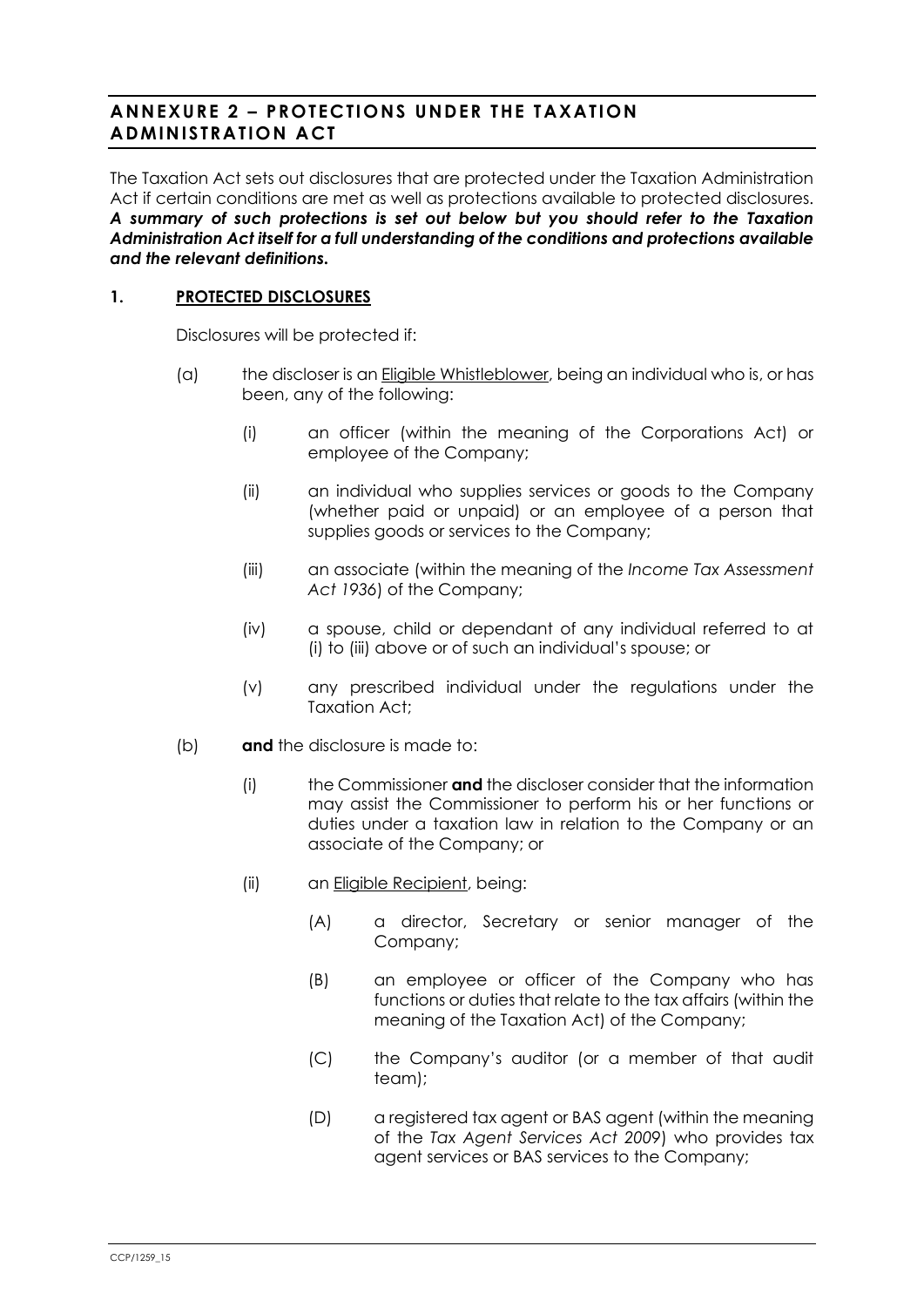- (E) a person authorised by the Company to receive disclosures that qualify for protection under the Taxation Act; or
- (F) anyone prescribed under the Taxation Act regulations as being an Eligible Recipient;

**and** the discloser has reasonable grounds to suspect that the information indicates misconduct, or an improper state of affairs or circumstances, in relation to the tax affairs of the Company or an associate of the Company;

**and** the discloser considers that the information may assist the Eligible Recipient to perform functions or duties in relation to the tax affairs of the Company or an associate of the Company; or

(iii) a legal practitioner for the purposes of obtaining legal advice or legal representation in relation to the whistleblower provisions in the Taxation Act.

## **2. PROTECTIONS AVAILABLE**

Protected Disclosures will be given the following protections under the Taxation Act:

## <span id="page-9-0"></span>(a) **Protected disclosures not actionable**

- (i) the discloser will not be subject to any civil, criminal or administrative liability (including disciplinary action) for making the disclosure;
- (ii) no contractual or other remedy may be enforced, and no contractual or other right may be exercised against the discloser on the basis of the disclosure; and
- <span id="page-9-1"></span>(iii) if the disclosure was a disclosure of information to the Commissioner, the information is not admissible as evidence against the discloser in criminal proceedings for the imposition of a penalty, other than proceedings in respect of the falsity of the information.

(Note that in relation to [\(i\)](#page-9-0) to [\(iii\)](#page-9-1) above, the discloser has qualified privilege in respect of the disclosure and a contract to which the person is a party may not be terminated on the basis that the disclosure constitutes a breach of the contract.)

## (b) **Victimisation prohibited**

Anyone who causes or threatens to cause detriment (as defined in the Taxation Act) to a discloser or another person in the belief or suspicion that a report has been made, or may have been made, proposes to or could be made, may be guilty of an offence and may be liable for damages or subject to a court order.